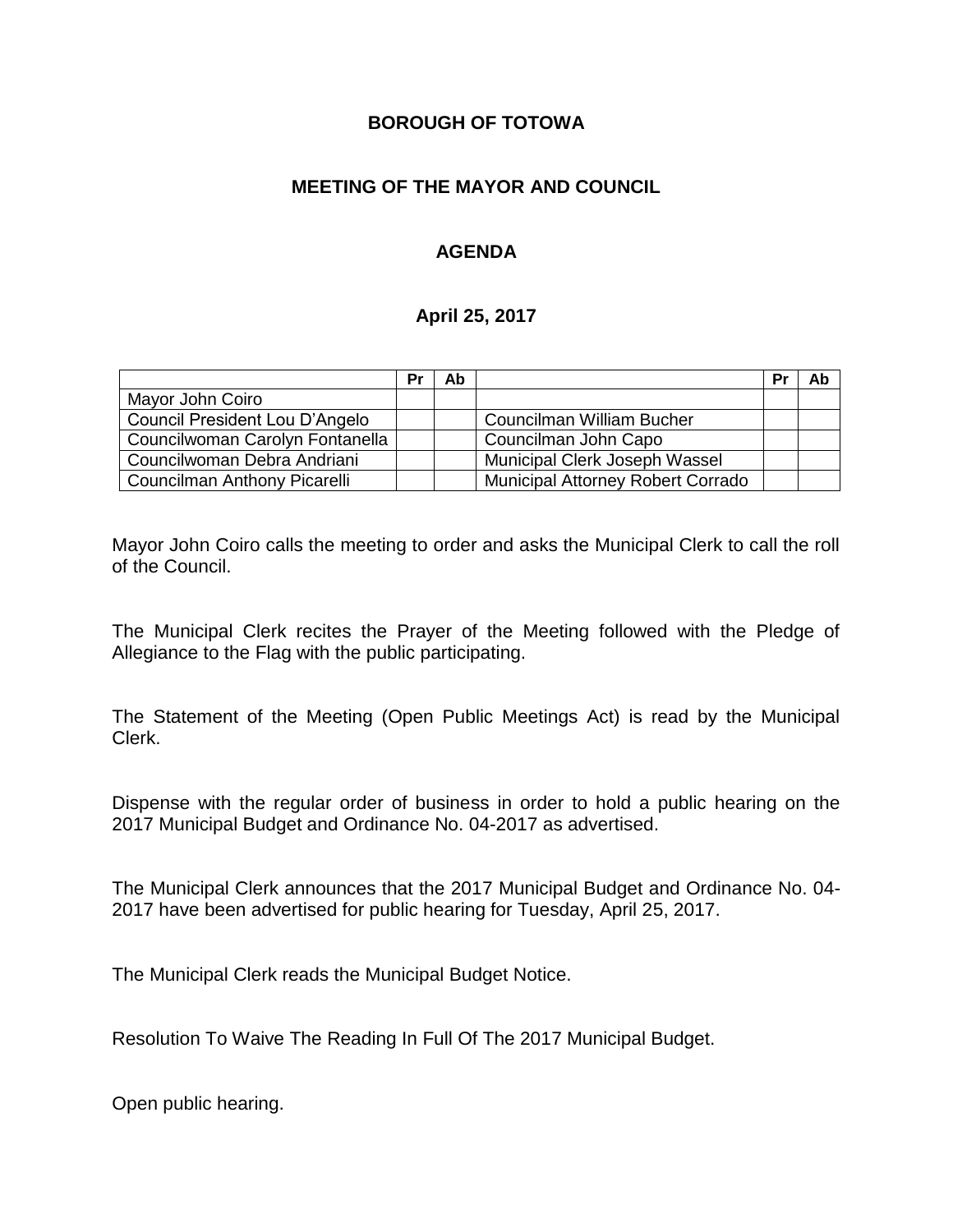Mayor Coiro asks if any citizens wish to be heard on the 2017 Municipal Budget.

# **CITIZENS HEARD:**

Close public hearing.

Resolution To Adopt The 2017 Municipal Budget.

The Municipal Clerk reads the legal notice and the title of Ordinance No. 04-2017 (Amending the Redevelopment Plan).

Open public hearing.

Mayor Coiro asks if any citizens wish to be heard on Ordinance No. 04-2017.

# **CITIZENS HEARD:**

Close public hearing.

The Municipal Clerk reads Ordinance No. 04-2017 by title.

Adopt Ordinance No. 04-2017.

Revert to the regular order of business.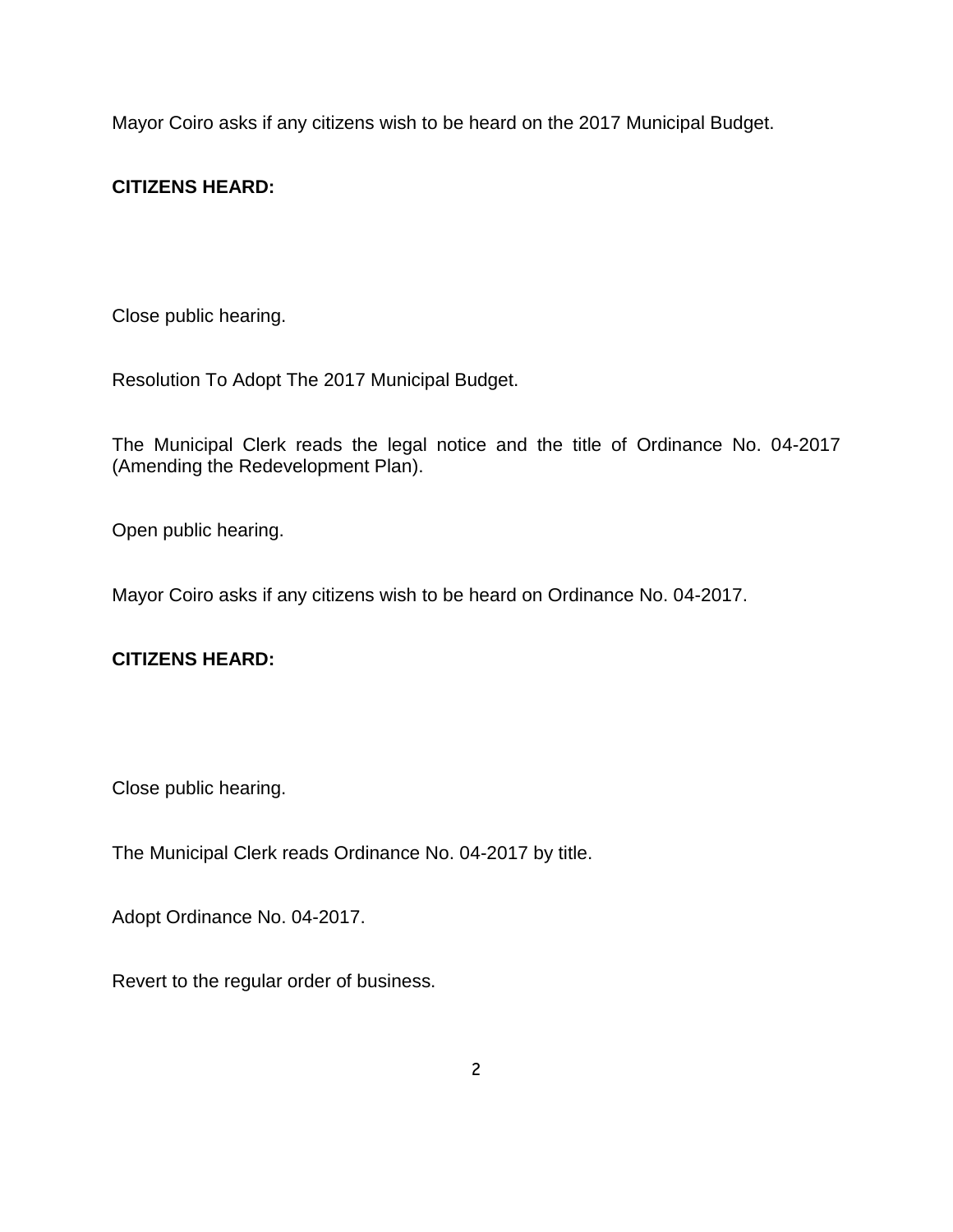Report from Members of the Council, Municipal Clerk and Municipal Attorney.

**CITIZENS HEARD:**

Minutes of the Mayor and Council for the meeting of April 11, 2017.

# **COMMITTEE ON FINANCE: PICARELLI, D'ANGELO, FONTANELLA.**

Resolution No. 2017-10 for the payment of bills.

Payment of the 2<sup>nd</sup> Quarter 2017 Budget Allotment to the Borough of Totowa Public Library in the amount of \$178,154.

Resolution endorsing the submission of the Recycling Tonnage Grant Application and Recycling Tax Identification Statement to the New Jersey Department of Environmental Protection.

Accept the proposals for the Placement of an ATM in the Municipal Complex.

Recommendation of the Committee and resolution to award a contract for the Placement of an ATM in the Municipal Complex.